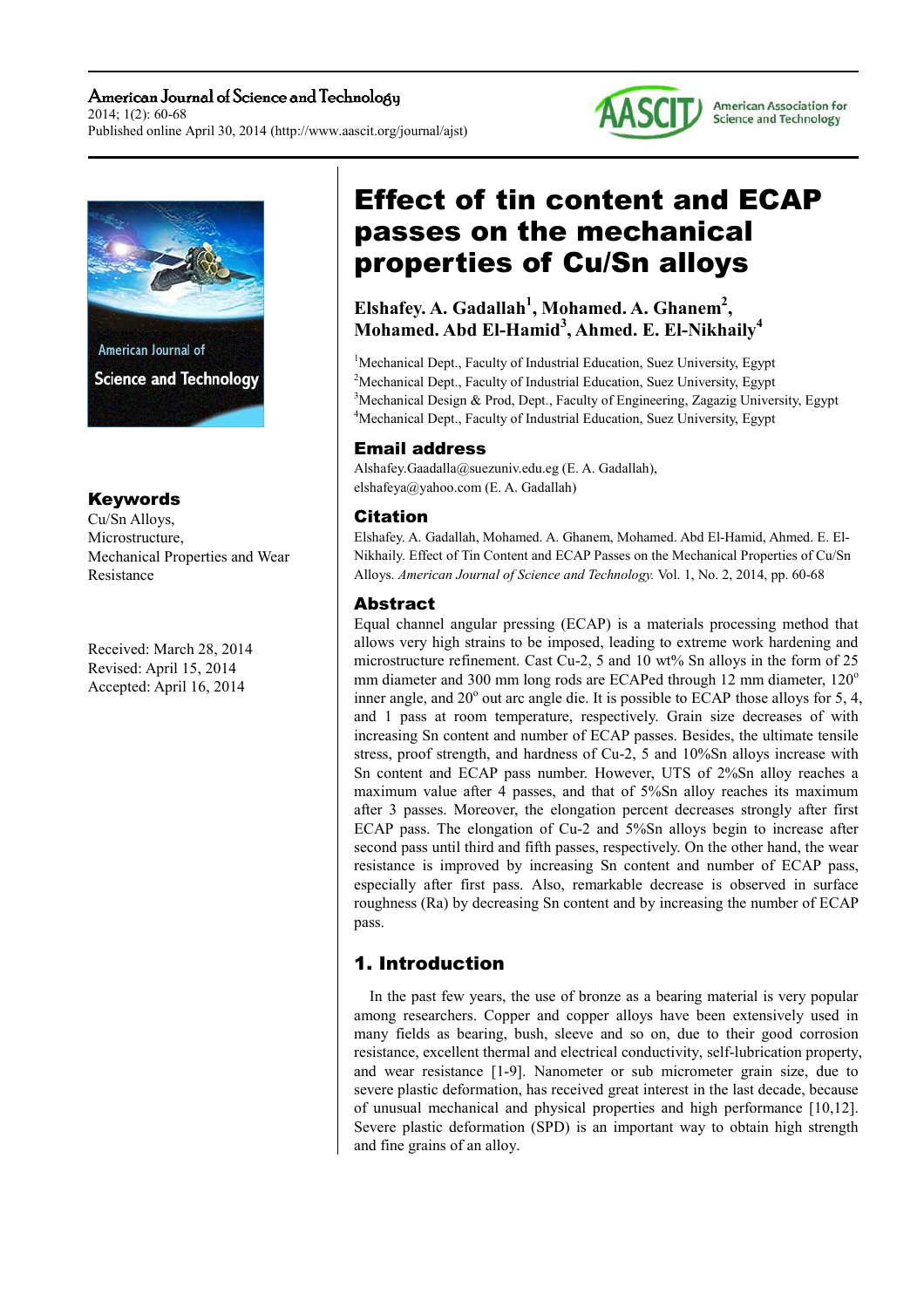Many plastic deformation processes have been developed to enhance mechanical properties of an alloy using simple shear. It was reported [13] that, significant grain refinement occurred by applying ECAE, which increased the alloy strength. Major grain refinement and Hall-Petch strengthening can be achieved in bulk billets through severe plastic deformation. Thus a work piece is subjected to cold or warm processing to very large strains. As a result, ultra-fine grain structure with grain size of several tens or a few hundreds of nanometres is produced [14]. Equal channel angular pressing (ECAP) is considered the most popular SPD process. The principle of ECAP was discussed earlier [15, 16]. Copper alloy containing  $\sim 38\%$ Zn and  $\sim$ 3% Sn was subjected to ECAP at 400 $^{\circ}$ C [17]. The evolved microstructures were non homogeneous with areas of both recrystallized and unrecrystallized grains. The average grain size within the re-crystallized areas was  $\sim$ 1.5 $\mu$ m [17]. Recently, Wang et al. [18-21] studied the tensile behavior of an ECAP deformed Cu-Cr alloy. Also, the effect of a second phase and the ECAE number of passes on the hardness of Cu-10% Al-4% Fe cast alloy was studied. It was observed that, the grain size decreased gradually with increasing pass number. The hardness and strength increased, considerably, as a result of grain refinement and dislocation strengthening after ECAE [22].

Wear properties of engineering materials have significant effects on the serviceability and durability [23]. It is generally known that, the wear resistance of metals and alloys is proportional to their hardness. Enhancement of the wear resistance of materials can be attained by various methods as heat treatment and surface coating.

Relatively light weight Cu-10%Al-4%Fe alloys are superior substitutes for other metallic materials in many applications. Reduction in weight contributes to reducing energy consumption. [23, 24]. Copper based tin bronzes are used as bearing materials with high wear resistance. Friction and wear properties of these materials can be improved by adding tin. Tin bronze (90% Cu-10% Sn) is the most suitable bearing material under corrosive conditions, at high temperatures and high loads. Recently, Wang et al. [25] studied surface roughness of Cu-Sn and Cu-Zn alloys before and after wear testing. They observed a decrease of surface roughness of pure Sn, CuSn10, and CuZn30 alloys. Surface roughness of pure Cu and pure Zn bearings increased after wear tests because of soft phase properties.

In the present work, the effects of Sn content (up to 10wt.%) of Cu-Sn alloys, and number of ECAP passes on tensile properties, hardness, wear resistance, and surface roughness are investigated.

#### 2. Experimental Work

The alloys, with chemical compositions listed in Table1, are prepared in a graphite crucible furnace by melting suitable proportions of copper and other elements to obtain 2.5 kg of the required alloy at  $1200^{\circ}$ C for 2h. The molten alloy is then poured in a sand mould to form 25 mm diameter and 300 mm long bars. Stirring is performed during the melting to be sure of the dissolution of commercial pure tin in copper. The molten alloy is then left 25 min. for natural cooling. Then, the sand mold is opened and the product is machined to the required dimensions for ECAP (12 mm in diameter and 86 mm long).

A split die is so designed that ECAP is carried out and repeated quickly and easily. The die is 12 mm diameter, 120 $^{\circ}$  inner angle ( $\Phi$ ), and 20 $^{\circ}$  out arc angle ( $\Psi$ ), as shown in Fig.1. The samples are well lubricated with greased graphite. Then, ECAP is performed at room temperature on Cu-2, 5 and 10 wt% Sn alloys, up to 5 passes.

| <b>Content Wt.%</b><br><b>Alloy</b> | Cu    | Sn    | Zn    | Pb    | Fe   | Ni   | Al   | Mn    | Si   |      |
|-------------------------------------|-------|-------|-------|-------|------|------|------|-------|------|------|
| $Cu-Sn2$                            | 97.55 | 2.025 | 0.319 | 0.108 | 0.03 | 0.00 | 0.04 | 0.009 | 0.00 | 0.01 |
| $Cu-Sn5$                            | 93.51 | 4.960 | 0.200 | 0.075 | 0.04 | 0.17 | 0.06 | 0.003 | 0.00 | 0.00 |
| $Cu-Sn10$                           | 89.48 | 9.713 | 0.346 | 0.202 | 0.03 | 0.18 | 0.04 | 0.018 | 0.00 | 0.02 |

*Table 1. Chemical composition of the alloys (wt.%).* 

Microstructure study is carried out using Olympus optical microscope, on cross sections cut perpendicular to the pressing direction, at bar midpoint, before and after ECAP of 10 mm diameter and 15 mm long bars. Cross section grinding is performed using SiC papers up to 1200 mish size at 500 rpm rotation speed. Prior to polishing, the samples are rinsed with ethanol and then polishing is performed with a 0.05µm alumina emulsion. Metallographic surfaces are chemically etched in acetic picric solution (2g K<sub>2</sub>Cr<sub>2</sub>O<sub>7</sub>, 8mL H<sub>2</sub>SO<sub>4</sub>, 4 mL saturated NaCl solution,  $100 \text{ mL H}_2\text{O}$  for  $90-120 \text{ sec}$  [26].

Vickers hardness tests are carried out on ground and polished surfaces. Each value is the average of at least five readings. All measurements are taken using an applied load of 0.5Kg, and dwell time of 15 sec before and after ECAP by using Vickers hardness tester Model-HWDV-7S.

Tensile specimens 6.5mm in diameter and 26mm gauge length, Fig.1b, are machined from ECAPed samples. The axis of tensile test specimen is parallel to ECAP pressing direction. Tensile testing is conducted up to failure at room temperature using (ASTM standard E8M-03). Tensile tests were carried out using the universal testing machine, Instron model (4208-002), operated at constant strain rate of 0.050 mm/sec. The test is repeated three times for each condition, in order to calculate average values.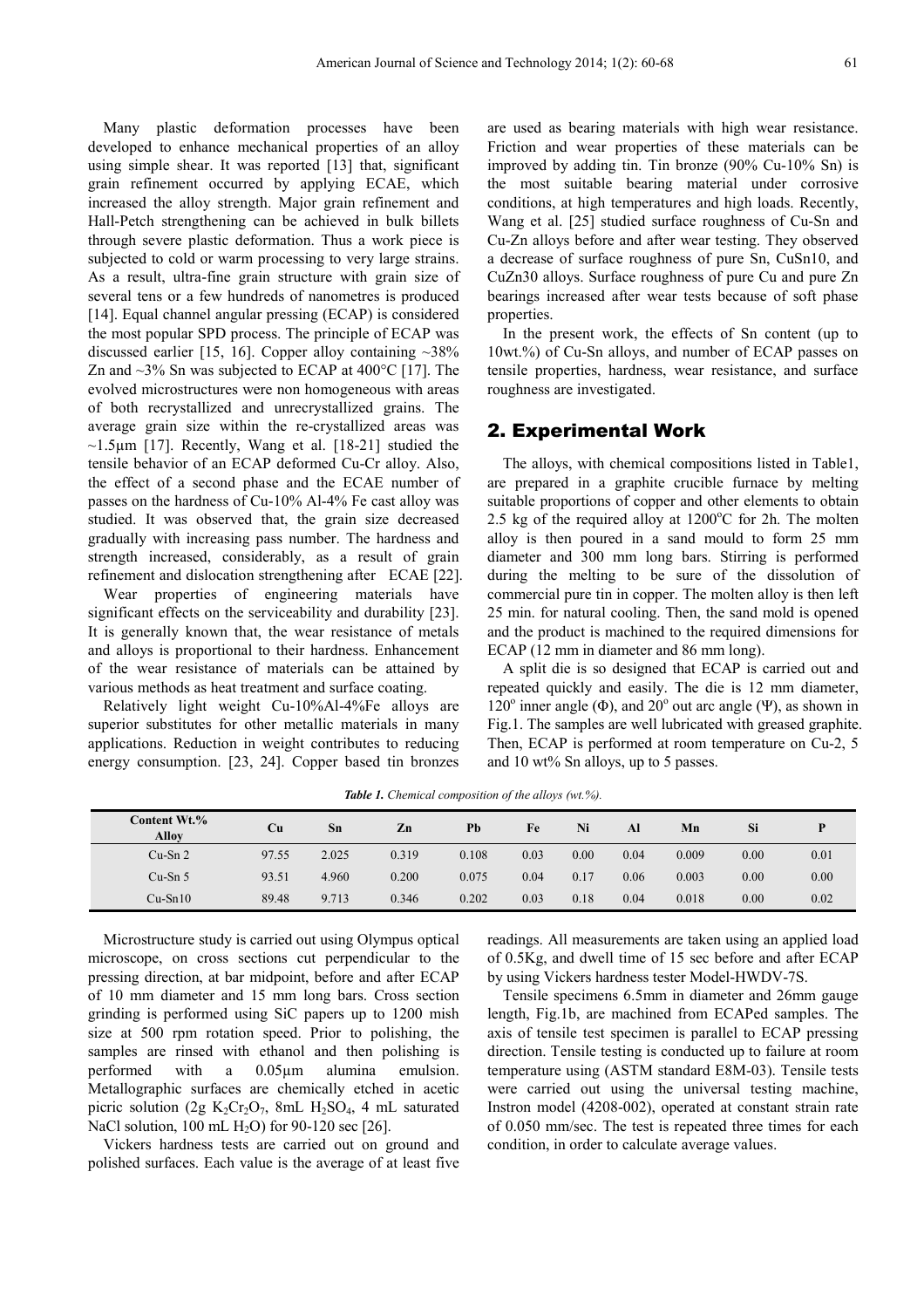

*Figure (1). Schematic illustration of a) Equal channel angular pressing (ECAP) die, and b) Tensile test specimen.* 

Dry sliding wear tests are conducted using TNO Tribometer–block–on–ring wear test machine, as shown in Fig.2. The test specimen is 8 mm diameter, and 12 mm long, with its axis parallel to the pressing direction, and is machined from the sample center before and after ECAP. The wear test is performed at room temperature  $(20 \pm 5^{\circ}C)$ and 50±5% humidity conditions. The rotating sliding ring (carrier), made of tool steel, is 73 mm diameter, with hardness of 63Rc. The test is performed at 450 rpm for 20 min.



*Figure (2). Wear machine (block-on-ring test rig), model TON Tribometer.* 



*Figure (3). The Cu-Sn equilibrium system [27].* 



*Figure (4). Microstructure of Cu-2%Sn alloy: a) before ECAP, b) after one ECAP pass, c) after 2 ECAP passes, d) after 3 ECAP passes, e) after 4 ECAP passes, and f) after 5 ECAP passes.*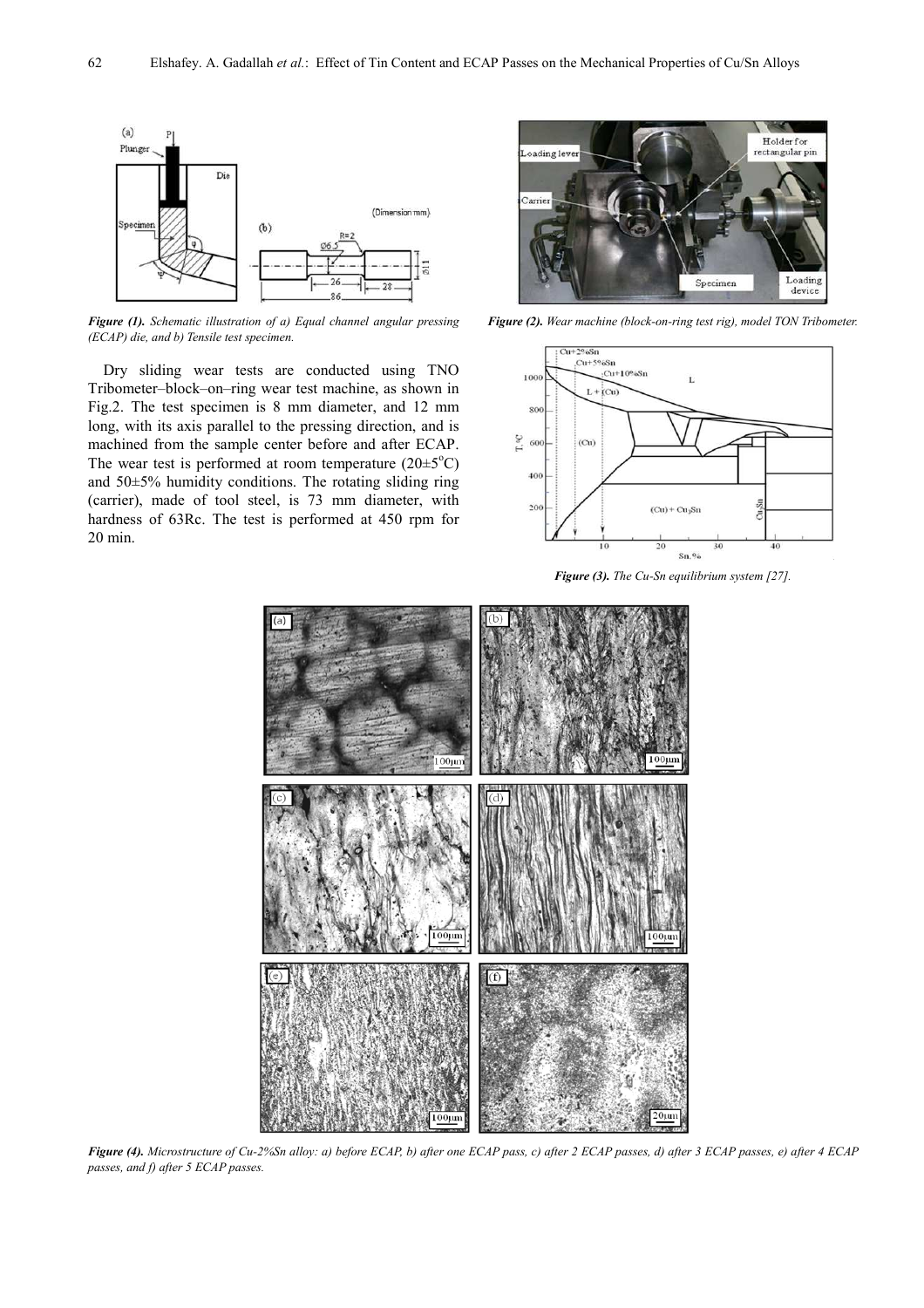Two different loads of 50 and 70N were applied in order to investigate the effect of the load on the wear rate. Thorough cleaning of samples is carried out with acetone prior to and after testing, and dried in hot air. Cleaned samples are weighed on a microbalance, and the wear rate is computed by the weight loss technique. Finally, surface roughness (Ra) prior to and after wear testing of present alloys Cu-2, 5, and 10 wt.% Sn, measured using Mitutoyo.5J-201 test rig. The wear rate at any condition is the average of five tests.

## 3. Results and Discussion

#### 3.1. Microstructure Analysis

Figure (3) represents the phase diagram of the Cu-Sn system [27]. Present alloys (Cu-2%Sn, Cu-5%Sn, Cu-10%Sn) are also indicated on the figure. Based on the phase diagram the present alloys, at room temperature, consist of Cu solid solution containing about 2 wt.% Sn, and precipitates of  $Cu<sub>3</sub>Sn$  intermetallic, which contains 38.37% Sn.



*Figure (5). Microstructure of Cu-5% Sn alloy; (a) before ECAP, (b) after one ECAP pass, (c) after 2 passes, (d) after 3 passes, and (e) after 4 passes.*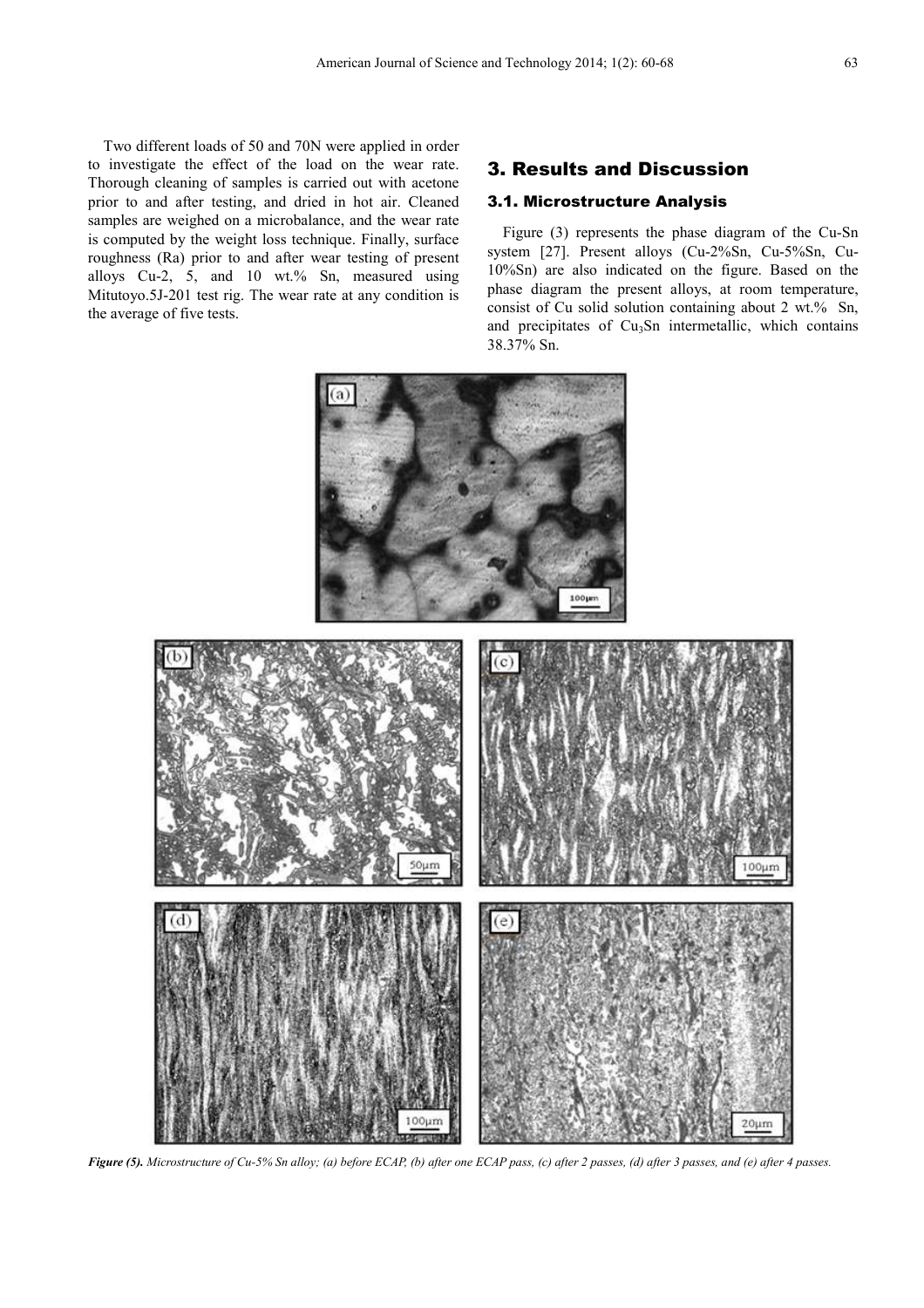The microstructure of Cu-2%Sn alloy is shown in Fig.4. Without ECAP Fig.4(a) it consists mainly of equi-axed grains of Cu solid solution containing about 2%Sn. The microstructure after one to five ECAP passes is shown in Fig.4b to Fig.4f, respectively. With increasing the number of ECAP pass, the fraction of elongated grain structure decreases, the distortion becomes more uniform, and the structure is refined. It is observed in Fig.4(f), that the structure is homogeneous, and the grain size is significantly refined.

The microstructure of Cu-5%Sn alloy is shown in Fig.5. It is obvious that before starting ECAP passes the grain structure is no more equi-axed and tends to be dendritic. On the basis of the phase diagram in Fig.(3), it consists of (Cu) containing about 2%Sn, and about 8.5 wt.% Cu3Sn

precipitates, located mainly at grain boundaries, Fig.5(a). After the first ECAP pass, the grain size is strongly refined and the dendritic structure becomes more pronounced, Fig.5(b). After 2 and 3 passes Fig.5(c) and Fig.5(d) the grains are elongated in the pressing direction, and the structure is more refined. After four passes the structure becomes homogeneous, and the grain size is significantly refined, Fig.4(e).

Figure (6) demonstrates the microstructure of the Cu-10% Sn alloy. According to Fig.(3), and before ECAP the alloy consists of about 22wt.% Cu3Sn precipitated around dendrites of (Cu) containing about 2%Sn After one pass, the structure is significantly refined, and the precipitates are aligned parallel to the pressing direction.



*Figure (6). Microstructure of Cu-10% Sn alloy; (a) before ECAP, and (b) after one pass.* 

In general, it could be noted that, the dendritic structure becomes more pronounced at higher Sn contents. Also, increasing the number of ECAP passes greatly refines the evolved microstructure. However, increasing Sn content of Cu-Sn alloys limits the possible number of ECAP passes, which leads to a defect free product. At 10% Sn only one pass is possible.

#### 3.2. Mechanical Properties

Figure (7) shows the tensile engineering stress-strain curves of present Cu-Sn alloys processed from zero to five ECAP passes.

The effect of Sn content and number of ECAP passes on the hardness of present alloys is shown in Fig.8. Before ECAP processing, tin content has a strong effect on hardness. VHN of Cu-10% Sn is 277, while that of Cu-2% Sn is only 102. After the first ECAP pass the hardness of Cu-2% Sn alloy increases from 102 to 184, while that of Cu-5% Sn alloy increases from 124 to 229, and that of Cu-10% Sn alloy increases from 277 to 297.

In all cases, the hardness increases with successive ECAP passes, so that after the maximum possible number of passes, VHN is about 300.

|              |                            | <b>Number of ECAP passes</b> |        |                |                          |                          |                          |  |
|--------------|----------------------------|------------------------------|--------|----------------|--------------------------|--------------------------|--------------------------|--|
| <b>Alloy</b> | <b>Mechanical property</b> | $\bf{0}$                     |        | $\overline{2}$ | 3                        | $\overline{\mathbf{4}}$  | 5                        |  |
| $Cu-2\%Sn$   | $\sigma_{0.2\%}$ , MPa     | 129.35                       | 220.80 | 279.50         | 304.64                   | 348.15                   | 405.11                   |  |
|              | UTS. MPa                   | 234.12                       | 388.23 | 552.39         | 671.21                   | 829.34                   | 838.95                   |  |
|              | Elongation,%               | 22.179                       | 11.585 | 12.571         | 13.199                   | 13.528                   | 13.995                   |  |
|              | Hardness (VH)              | 102.32                       | 183.98 | 222.96         | 255.06                   | 276.58                   | 316.9                    |  |
| $Cu-5\%Sn$   | $\sigma_{0.2\%}$ , MPa     | 146.69                       | 250.16 | 296.43         | 327.04                   | 385.79                   | $\blacksquare$           |  |
|              | UTS. MPa                   | 243.43                       | 528.12 | 740.32         | 847.99                   | 842.84                   | $\overline{\phantom{a}}$ |  |
|              | Elongation,%               | 21.156                       | 10.781 | 11.421         | 12.798                   | 12.596                   | $\overline{\phantom{a}}$ |  |
|              | Hardness (VH)              | 123.6                        | 228.62 | 261.92         | 283.56                   | 308.92                   | $\overline{\phantom{a}}$ |  |
| $Cu-10\%Sn$  | $\sigma_{0.2\%}$ , MPa     | 172.31                       | 342.37 |                | $\overline{\phantom{a}}$ | $\overline{\phantom{a}}$ |                          |  |

*Table 2. Tensile properties of present Cu-Sn alloys before and after ECAP processing.*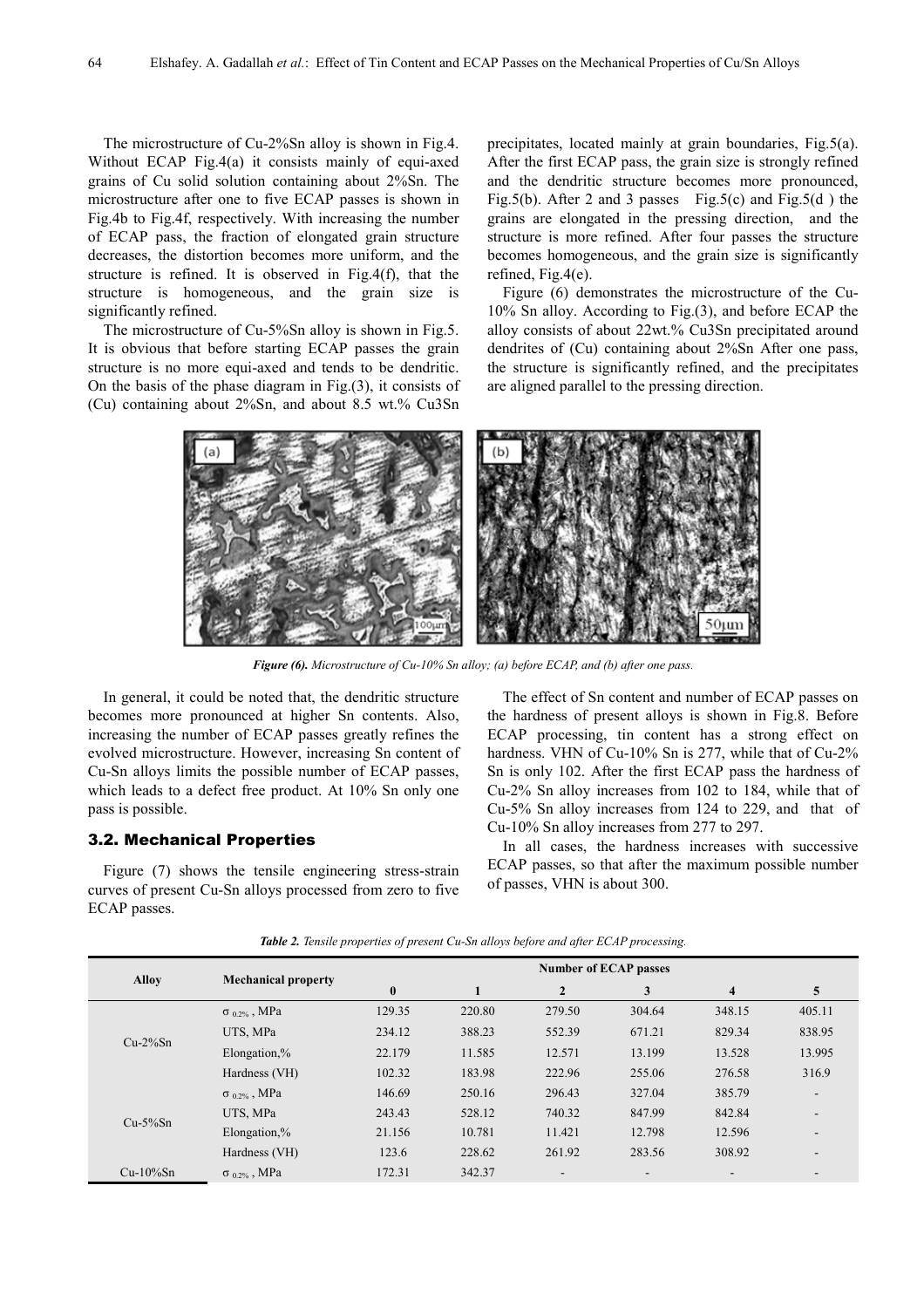| <b>Alloy</b> |                            | <b>Number of ECAP passes</b> |        |   |                          |                          |                          |  |
|--------------|----------------------------|------------------------------|--------|---|--------------------------|--------------------------|--------------------------|--|
|              | <b>Mechanical property</b> | $\bf{0}$                     |        |   |                          |                          |                          |  |
|              | UTS, MPa                   | 252.52                       | 646.83 |   | $\overline{\phantom{0}}$ | $\overline{\phantom{0}}$ | $\overline{\phantom{a}}$ |  |
|              | Elongation,%               | 18.29                        | 9.026  | - | $\overline{\phantom{a}}$ | $\blacksquare$           | $\overline{\phantom{a}}$ |  |
|              | Hardness (VH)              | 276.78                       | 297.16 | - | $\overline{\phantom{a}}$ | $\overline{\phantom{0}}$ | $\overline{\phantom{a}}$ |  |

The tensile properties, including proof strength  $\sigma_{0.2\%}$ , ultimate tensile stress (UTS), elongation percent, and hardness of present Cu-Sn alloys without ECAP processing and after various number of ECAP passes are summarized in Table 2.

The effect of Sn content and number of ECAP passes on the tensile properties of Cu-Sn alloys is shown in Fig.9. and table 2. Without ECAP processing UTS of present alloys is not much affected with increasing Sn content from 2 to10%. Values of UTS increase rapidly after first ECAP pass, but with a higher rate at a higher Sn content. Then, with more passes UTS of Cu- Sn alloys continues to increase with a lower rate reaching values of 838.95, 847.99, and 646.83MPa for 2%Sn (5 passes), 5%Sn (4 passes), and 10%Sn (one pass), respectively. The proof stress exhibits a similar behavior, as shown in Fig.9. This may be explained in view of precipitation, work, and grain boundary strengthening mechanisms. Similar behavior was observed in previous work [20, 21].



*Figure (7). Tensile engineering stress-strain curves of present Cu-Sn alloys before and after ECAP passes.*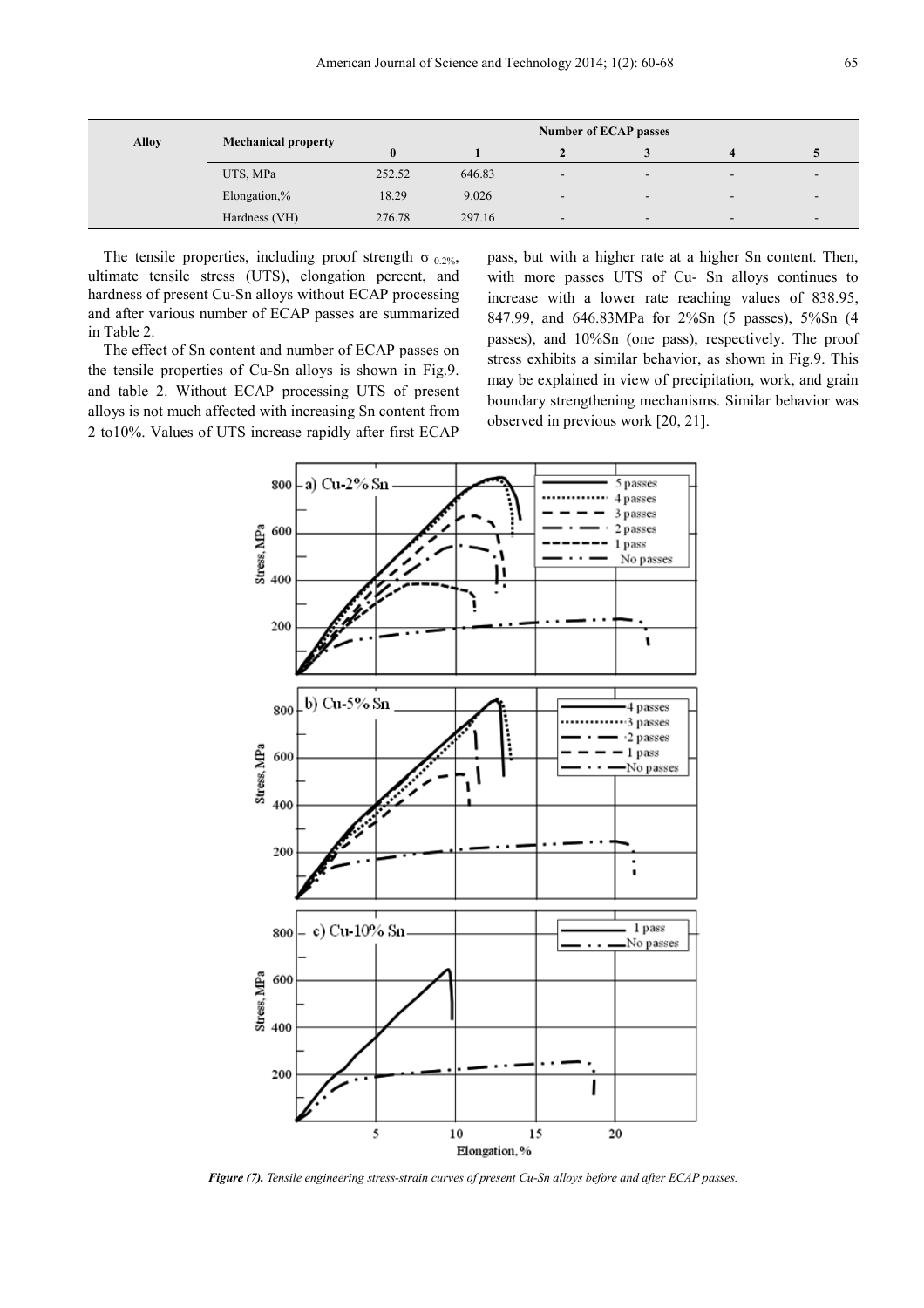

*Figure (9). Ultimate tensile strength, proof strength, and elongation percent of Cu-Sn alloys before and after ECAP processing.*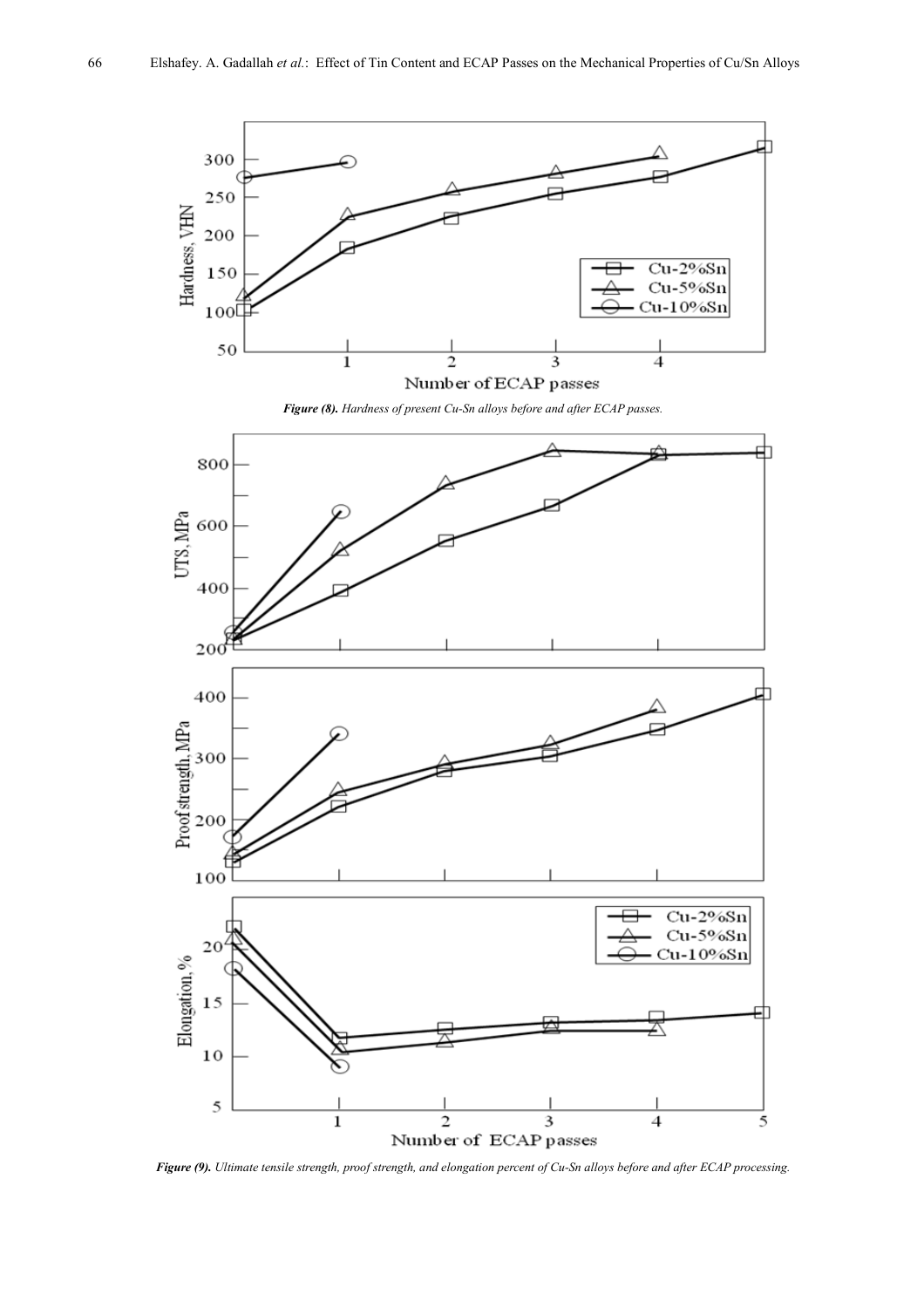Without ECAP processing, the elongation of present Cu-Sn alloys decreases to 22.2, 21.2 and 18.3%, with increasing Sn content to 2, 5 and 10%, respectively as shown in Fig.9. Then, after first ECAP pass, the elongation decreases significantly with almost the same slop to reach 11.6, 10.8, and 9%. However, further increase of ECAP number of passes for Cu-2 and 5% Sn alloys slightly increases elongation percent at almost a constant slop, so that the elongation of Cu-2%Sn is 14% after 5 passes, and that of Cu-5%Sn is 12.6% after 4 passes.

Moreover, the wear rate of present Cu-Sn alloys is determined using a block-on-ring test rig. The obtained results at a speed of 450 rpm, and under loads of 50 and 70 N are shown in Fig.10, which shows the effect of Sn content and number of ECAP passes on the wear rate. It could be observed that the wear rate decreases with increasing the number of ECAP passes, specially the first passes. On the other hand, the wear rate decreases also with the increase of Sn content. Furthermore, the applied load strongly affects the wear rate, specially at lower Sn content.



*Figure (10). The effect of ECAP number of passes and Sn content on the wear rate of Cu*-*2, 5 and 10%Sn alloys under the various applied loads.* 

|  |  | <b>Table 3.</b> Surface roughness of Cu-Sn alloys subjected to various number of ECAP passes. |
|--|--|-----------------------------------------------------------------------------------------------|
|--|--|-----------------------------------------------------------------------------------------------|

| Allov       |             |      | Surface Roughness Ra, µm, after various ECAP number of passes |      |        |       |                          |  |  |  |
|-------------|-------------|------|---------------------------------------------------------------|------|--------|-------|--------------------------|--|--|--|
|             |             |      |                                                               |      |        |       |                          |  |  |  |
| $Cu-2\%Sn$  | Before wear | 0.69 | 0.61                                                          | 0.49 | 0.45   | 0.44  | 0.42                     |  |  |  |
|             | After wear  | 0.62 | 0.47                                                          | 0.42 | 0.28   | 0.275 | 0.27                     |  |  |  |
| $Cu-5\%Sn$  | Before wear | 0.72 | 0.67                                                          | 0.63 | 0.45   | 0.44  | $\overline{\phantom{a}}$ |  |  |  |
|             | After wear  | 0.70 | 0.26                                                          | 0.22 | 0.20   | 0.13  |                          |  |  |  |
| $Cu-10\%Sn$ | Before wear | 1.64 | 1.35                                                          | -    | $\sim$ |       | ٠                        |  |  |  |
|             | After wear  | 1.02 | 0.34                                                          |      |        | -     | $\sim$                   |  |  |  |

To check the possibility of applying ECAP processing to obtain a finished product, surface roughness before and after wear testing is measured for ECAP specimens of present Cu-Sn alloys, as shown in Table 3. It is clear that, the surface roughness of present Cu-Sn alloys without ECAP processing increases with Sn content specially at higher Sn content (10%), which may arise due to the presence of a higher volume fraction of brittle precipitates of Cu3Sn intermetallic. After wear test, surface roughness tends to decrease, specially at 10% Sn. By applying ECAP, the surface roughness decreases with the increase of ECAP pass number, and appreciably decreases after wear testing. Such observations make the present alloys suitable for being used as bearing materials.

## 4. Conclusion

On the basis of present results concerning ECAP of Cu-2%, Cu-5%, and Cu-10% Sn alloys, the following could be concluded:-

- 1. Using a die of  $120^\circ$  inner angle and  $20^\circ$  outer arc angle, it is possible to ECAP Cu-2% Sn, Cu-5% Sn, and Cu-10%Sn alloys at room temperature for 5, 4, and 1 pass, respectively.
- 2. Grain size is most probably refined, and brittle  $\Box$ precipitate is disintegrated with increasing Sn content and number of ECAP passes of Cu-Sn alloys.
- 3. The ultimate tensile stress of Cu-2, 5 and 10%Sn alloys increase up to 258% with Sn content, and ECAP pass number, while the proof strength increases up to 213%, and the hardness increases up to 209%.
- 4. The elongation percent of Cu-2, 5 and 10%Sn alloys decreases strongly 102% after first ECAP pass. The elongation of Cu-2 and 5%Sn alloys may begin to increase after second pass until fifth up to 11% and fourth passes up to 10%, respectively.
- 5. Remarkable increase 209%, 150% and 8% of the hardness of Cu-2, 5 and 10%Sn alloys takes place with the increase of Sn content and the number of ECAP pass, respectively.
- 6. The wear resistance of Cu-Sn alloys is improved by increasing Sn content and the number of ECAP pass, especially after first pass.
- 7. Remarkable decrease is observed in surface roughness (Ra) of Cu-2%,  $5\%$  and  $10\%$ Sn by decreasing Sn content and by increasing the number of ECAP pass.

#### References

[1] Gongjun. C, Qinling. B, Shengyu. Z, Jun. Y and Weimin. L, Tribological behavior of Cu-6Sn-6Zn- 3Pb under sea water, distilled water and dry- sliding conditions ", Tribology International, vol. 55, pp. 126-134, (2012).